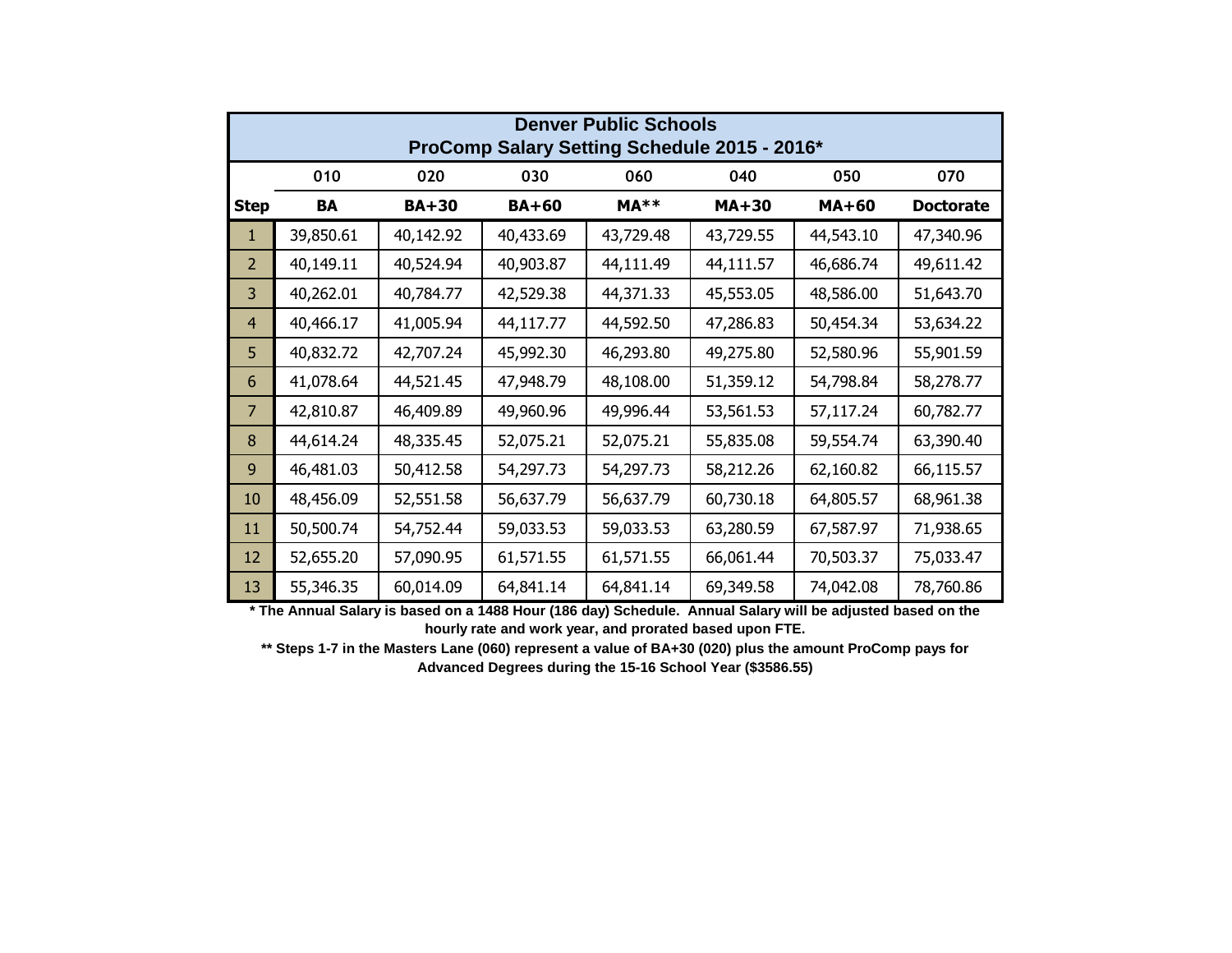| <b>Denver Public Schools</b><br>Traditional 2015 - 2016 Salary Schedule - Annual Earnings* |              |              |              |              |              |              |                  |
|--------------------------------------------------------------------------------------------|--------------|--------------|--------------|--------------|--------------|--------------|------------------|
|                                                                                            | 010          | 020          | 030          | 060          | 040          | 050          | 070              |
| <b>Step</b>                                                                                | BA           | <b>BA+30</b> | <b>BA+60</b> | <b>MA</b>    | <b>MA+30</b> | $MA+60$      | <b>Doctorate</b> |
| 1                                                                                          | \$39,850.607 | \$40,142.921 | \$40,433.689 | \$40,433.689 | \$41,760.702 | \$44,543.099 | \$47,340.962     |
| $\overline{2}$                                                                             | \$40,149.108 | \$40,524.940 | \$40,903.866 | \$40,903.866 | \$43,779.061 | \$46,686.735 | \$49,611.423     |
| 3                                                                                          | \$40,262.012 | \$40,784.775 | \$42,529.380 | \$42,529.380 | \$45,553.052 | \$48,586.004 | \$51,643.702     |
| $\overline{4}$                                                                             | \$40,466.168 | \$41,005.944 | \$44,117.774 | \$44,117.774 | \$47,286.830 | \$50,454.339 | \$53,634.222     |
| 5                                                                                          | \$40,832.721 | \$42,707.243 | \$45,992.296 | \$45,992.296 | \$49,275.803 | \$52,580.963 | \$55,901.589     |
| 6                                                                                          | \$41,078.636 | \$44,521.446 | \$47,948.790 | \$47,948.790 | \$51,359.121 | \$54,798.838 | \$58,278.768     |
| $\overline{7}$                                                                             | \$42,810.867 | \$46,409.888 | \$49,960.963 | \$49,960.963 | \$53,561.530 | \$57,117.244 | \$60,782.770     |
| 8                                                                                          | \$44,614.244 | \$48,335.449 | \$52,075.213 | \$52,075.213 | \$55,835.084 | \$59,554.742 | \$63,390.397     |
| 9                                                                                          | \$46,481.033 | \$50,412.580 | \$54,297.728 | \$54,297.728 | \$58,212.262 | \$62,160.822 | \$66,115.569     |
| 10                                                                                         | \$48,456.086 | \$52,551.577 | \$56,637.787 | \$56,637.787 | \$60,730.185 | \$64,805.569 | \$68,961.378     |
| 11                                                                                         | \$50,500.738 | \$54,752.439 | \$59,033.526 | \$59,033.526 | \$63,280.586 | \$67,587.966 | \$71,938.651     |
| 12                                                                                         | \$52,655.201 | \$57,090.952 | \$61,571.554 | \$61,571.554 | \$66,061.437 | \$70,503.374 | \$75,033.469     |
| 13                                                                                         | \$55,346.347 | \$60,014.092 | \$64,841.141 | \$64,841.141 | \$69,349.584 | \$74,042.075 | \$78,760.860     |

**\* The Annual Salary is based on a 1488 Hour (186 day) Schedule. Annual Salary will be adjusted based on the hourly rate and work year, and prorated based upon FTE.**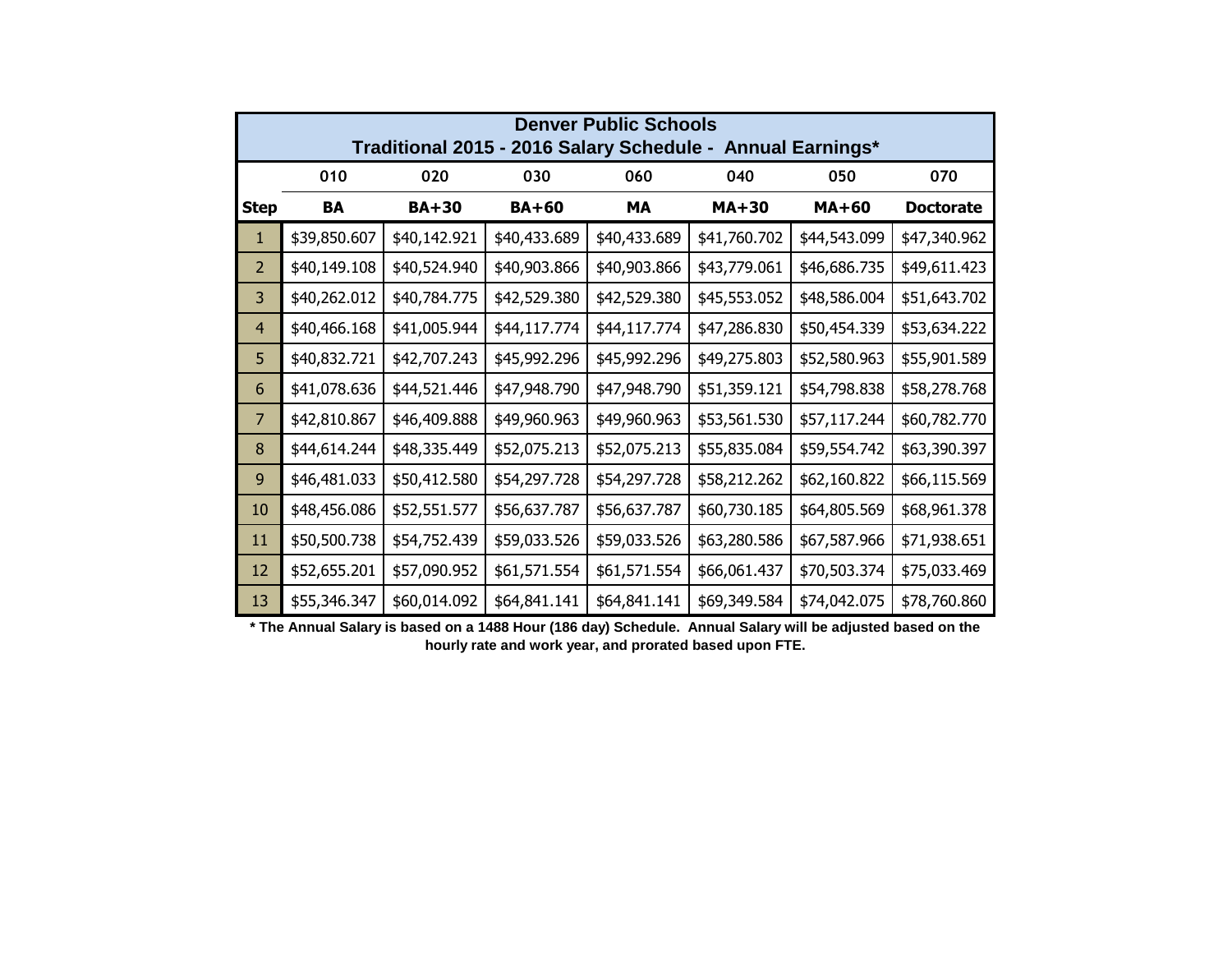

## **Salary-Setting Guide:**  Teachers and Specialized Service Providers

| What is the<br><b>Professional</b>   | ProComp is Denver's performance-based teacher compensation system. Denver voters approved funding<br>for ProComp in 2005, and it has set a new national standard for rewarding and recognizing teacher<br>excellence.<br>The ProComp program is distinctive because DPS and the Denver Classroom Teachers Association (DCTA)<br>collaborated to develop, build, and test it. ProComp's design is also unique because it links the following<br>central ingredients to improve student achievement: |  |  |  |  |
|--------------------------------------|----------------------------------------------------------------------------------------------------------------------------------------------------------------------------------------------------------------------------------------------------------------------------------------------------------------------------------------------------------------------------------------------------------------------------------------------------------------------------------------------------|--|--|--|--|
| <b>Compensation</b><br><b>System</b> |                                                                                                                                                                                                                                                                                                                                                                                                                                                                                                    |  |  |  |  |
| (ProComp)?                           | Best practices in teaching and learning<br>$\bullet$<br>Tools and data for measuring student growth<br>Knowledgeable and motivated professional staff<br>Evaluation of teaching practices                                                                                                                                                                                                                                                                                                          |  |  |  |  |
| <b>Does ProComp</b><br>apply to me?  | All teachers and Specialized Service Providers (SSPs) hired on or after Jan. 1, 2006, are automatically<br>enrolled in ProComp.<br>Teachers and SSPs who worked for DPS prior to Jan. 1, 2006, were able to opt into ProComp during<br>several periods since its implementation. No further opt-in periods are anticipated.                                                                                                                                                                        |  |  |  |  |

**What would my initial DPS salary be under ProComp?**

## **Your initial base salary is based on your experience and education level.**

**Base pay + Incentive compensation Total initial compensation**

**Base pay** is determined using a formula that considers years of relevant work experience and education level.

**Incentive compensation** can be based on an individual's position (hard-to-staff assignments) or school (hard-to-serve schools). A new hire can earn incentive compensation starting on his or her first day of work.

Additional incentives are based on an individual's performance, the performance of the individual's school, and the individual's professional growth. These incentives can be earned throughout an individual's first year and in subsequent years.

### **YEARS OF RELEVANT FULL-TIME EXPERIENCE**

Each year of relevant full-time work experience within the past ten years counts as a step on the salary schedule.

For example, if you are applying to be a teacher and you have no experience, you will start at step one. If you have been a full-time K–12 teacher for eight of the past ten years, then you will get credit for each of those eight years and start at step nine.

- Part-time or part-year experience will be credited as a year of service if you worked at least 119 days during the school year at half-time or greater.
- Experience only in the past ten years is used to determine your initial step. Therefore, step 11 is the highest starting point for teachers in their first year at DPS.
- Experience completed only after the conferral of a bachelor's degree is considered.
- For teachers, only teaching experience at public, private and charter schools and at accredited higher education institutions will be considered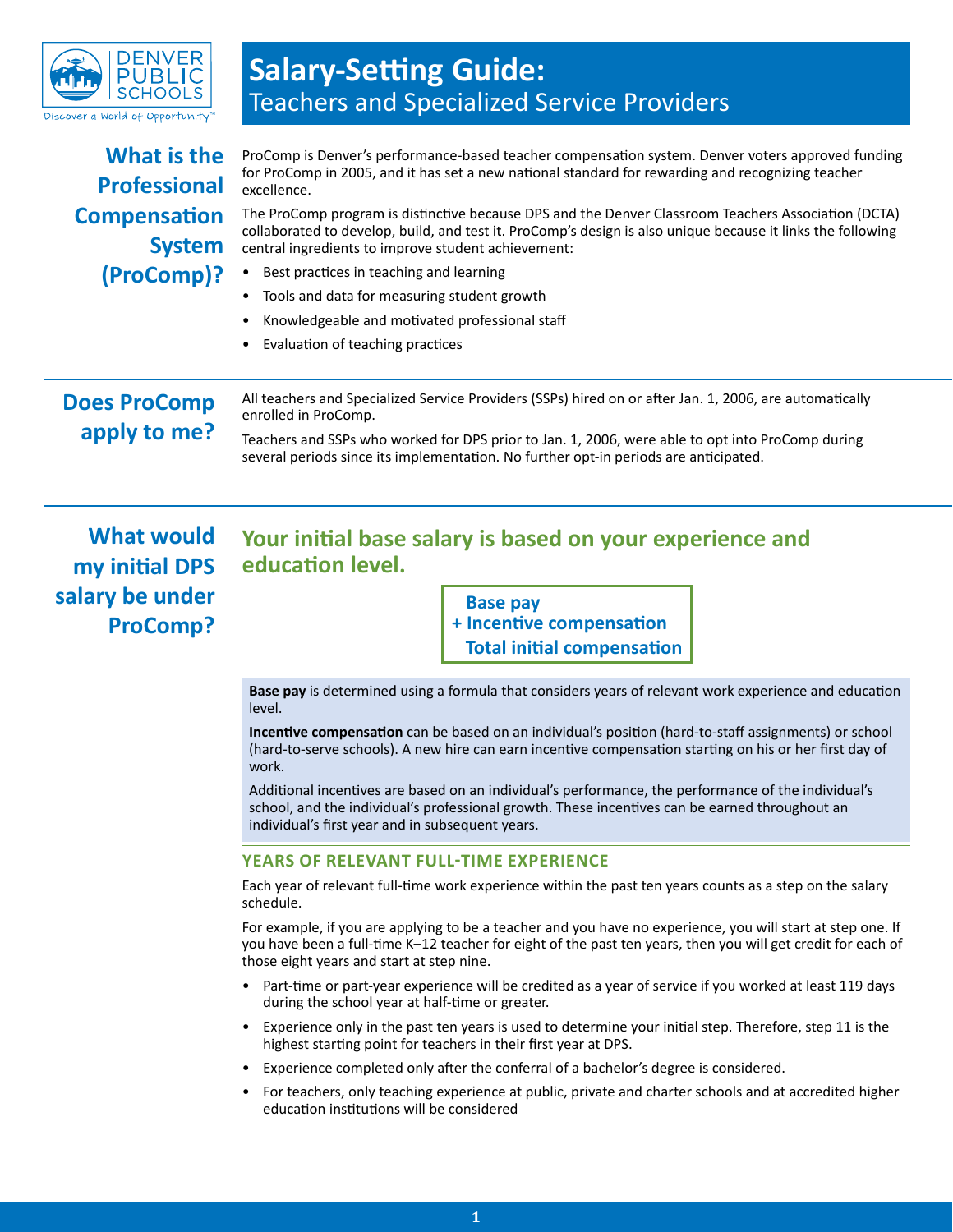## **What would my initial salary be at DPS?** *(continued)*

### **EDUCATION LEVEL**

Your initial base salary is also based on your level of education — i.e., whether you have a bachelor's degree, master's degree, or a doctorate. If you have completed semester hours after earning your most recent degree, those semester hours can increase your initial base salary. For example, the "BA+30" on the salary schedule means that you have earned a bachelor's degree as well as 30 semester hours toward a master's degree. (Note: One quarter hour is equated to 2/3 of a semester hour.)

- Professional Development (PD) credits earned at another school district will not count as education credits toward your initial base salary.
- Only credits earned at accredited universities and colleges will be considered.
- Junior college or community college credit hours do not apply toward your initial base salary placement.
- If two bachelor's degrees were earned at the same time, curriculum plans will need to be reviewed in order to count additional credit hours earned.
- If two bachelor's degrees were earned at different times, additional credit hours will be counted as an addition to the first degree awarded.
- If two master's degrees have been earned, regardless of when, the individual will be awarded the Advanced Degree ProComp incentive for the second master's degree (see page 5 for additional information on this incentive).
- DPS does not award credit for doctorates of theology.
- The following are automatically placed at "MA+30": social workers with a master's in social work, psychologists with a master's in psychology or the equivalent specialist in psychology degree, speech language pathologists with an approved master's degree, occupational therapists or physical therapists with an approved master's degree.

|              | 010         | 020          | 030          | 060         | 040         | 050         | 070              |
|--------------|-------------|--------------|--------------|-------------|-------------|-------------|------------------|
| <b>Step</b>  | <b>BA</b>   | <b>BA+30</b> | <b>BA+60</b> | $MA**$      | $MA+30$     | MA+60       | <b>Doctorate</b> |
| $\mathbf{1}$ | \$39,850.61 | \$40,142.92  | \$40,433.69  | \$43,729.48 | \$43,729.55 | \$44,543.10 | \$47,340.96      |
| 2            | \$40,149.11 | \$40,524.94  | \$40,903.87  | \$44,111.49 | \$44,111.57 | \$46,686.74 | \$49,611.42      |
| 3            | \$40,262.01 | \$40,784.78  | \$42,529.38  | \$44,371.33 | \$45,553.05 | \$48,586.00 | \$51,643.70      |
| 4            | \$40,466.17 | \$41,005.94  | \$44,117.77  | \$44,592.50 | \$47,286.83 | \$50,454.34 | \$53,634.22      |
| 5            | \$40,832.72 | \$42,707.24  | \$45,992.30  | \$46,293.80 | \$49,275.80 | \$52,580.96 | \$55,901.59      |
| 6            | \$41,078.64 | \$44,521.45  | \$47,948.79  | \$48,108.00 | \$51,359.12 | \$54,798.84 | \$58,278.77      |
| 7            | \$42,810.87 | \$46,409.89  | \$49,960.96  | \$49,996.44 | \$53,561.53 | \$57,117.24 | \$60,782.77      |
| 8            | \$44,614.24 | \$48,335.45  | \$52,075.21  | \$52,075.21 | \$55,835.08 | \$59,554.74 | \$63,390.40      |
| 9            | \$46,481.03 | \$50,412.58  | \$54,297.73  | \$54,297.73 | \$58,212.26 | \$62,160.82 | \$66,115.57      |
| 10           | \$48,456.09 | \$52,551.58  | \$56,637.79  | \$56,637.79 | \$60,730.18 | \$64,805.57 | \$68,961.37      |
| 11           | \$50,500.74 | \$54,752.44  | \$59,033.53  | \$59,033.53 | \$63,280.59 | \$67,587.97 | \$71,938.65      |
| 12           | \$52,655.20 | \$57,090.95  | \$61,571.55  | \$61,571.55 | \$66,061.44 | \$70,503.37 | \$75,033.47      |
| 13           | \$55,346.35 | \$60,014.09  | \$64,841.14  | \$64,841.14 | \$69,349.58 | \$74,042.08 | \$78,760.86      |

### PROCOMP SALARY SETTING 2015–2016 SALARY SCHEDULE\* *(used for determining initial base salary only)*

*Note: Experience only in the past ten years is used to determine your initial step. Therefore, step 11 is the highest starting point for teachers in their first year at DPS.* 

> *\*Annual salary is based on a 1488 hour (186 day) schedule. Annual salary will be adjusted based on the hourly rate and work year and prorated based on FTE.*

*\*\*Steps 1-7 in the MA lane (060) represent a value of BA+30 (020) pluse the amount ProComp pays for advanced degrees during the 2015-16 school year (\$3,586.55)*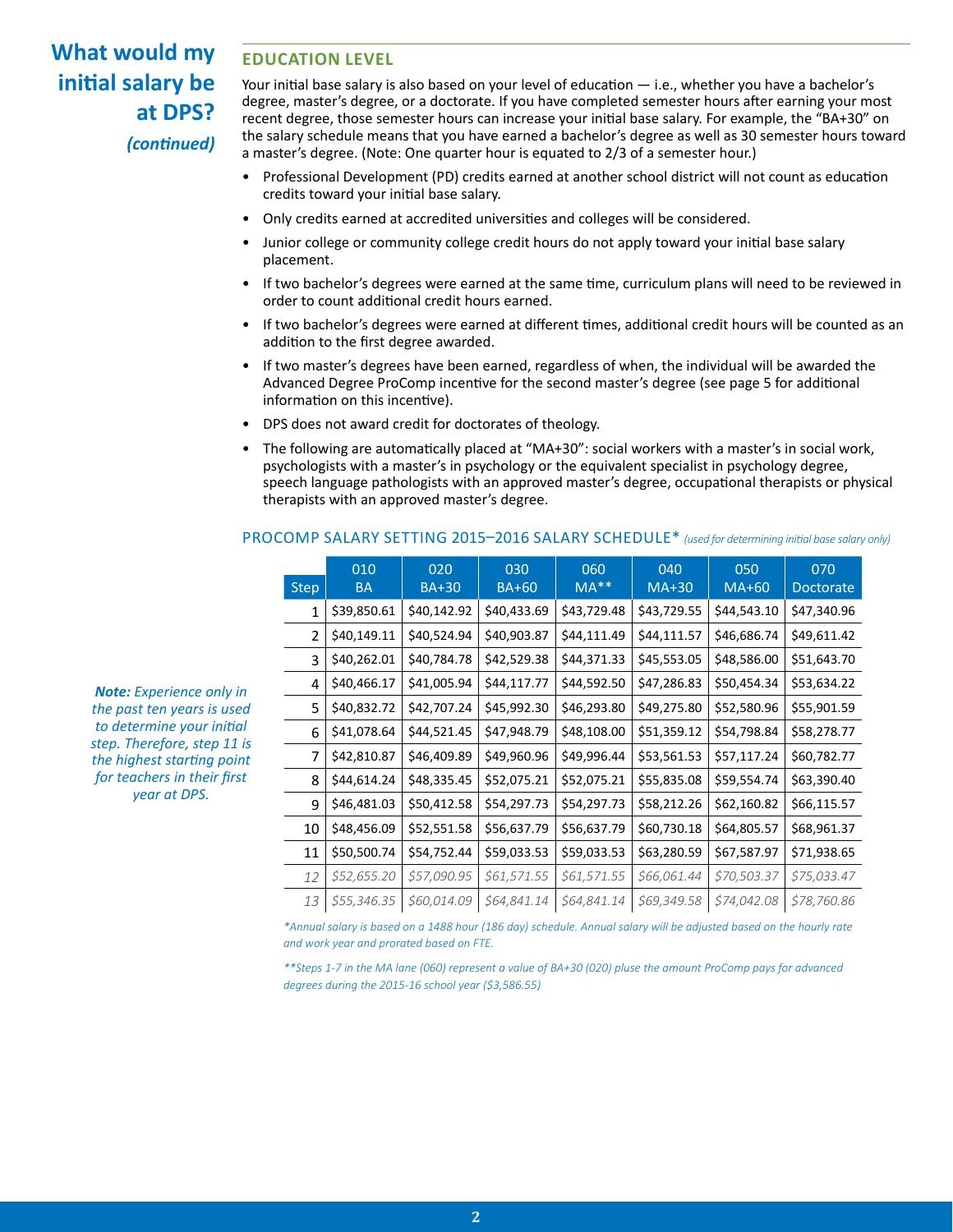## **What would my initial salary be at DPS?**

## **At the beginning of your first year, you may be eligible for ProComp incentives, depending on your DPS position and the DPS school where you will work.**

*(continued)*

You can earn incentives for every year in which you serve in the following schools and/or positions:

### **HARD-TO-STAFF ASSIGNMENT**

A monthly bonus for working in a hard-to-staff assignment based on local and national data.

Notes:

- Hard-to-staff assignments are reviewed annually and are subject to change from year to year.
- The hard-to-staff assignment incentive is proportional to the employee's full-time equivalent (FTE) level. For example, if an individual is working as a half-time secondary math teacher, he or she will receive half of the incentive.

### **HARD-TO-STAFF ASSIGNMENTS FOR 2015–2016:**

- ELA-S Teachers
- ChildFind Pre-School Teams-Bilingual Qualified
- Special Education Assessment Team (SEAS)-Bilingual Qualified
- Secondary Math Teachers (Includes Intensive Pathway Schools)\*
- Audiologists
- Occupational Therapists
- Physical Therapists
- Nurses
- **Psychologists**
- Speech Language Pathologists
- Special Education Center Program Assignments
- Secondary Mild/Moderate Special Education Teachers\*\*
- Hearing Disabilities Itinerant
- Vision Disabilities Itinerant
- Itinerant Office of Special Ed
- \* Includes teachers in grades 6–8 at K–8 schools as well as teachers in middle schools, high schools, and 6-12 schools.
- \*\* Please see the **[ProComp website](http://denverprocomp.dpsk12.org/H2Staff2011-12)** for additional requirements

### **TEACHER LEADERSHIP ROLES**

A yearly stipend provided to teachers who serve in formal teacher leadership roles. Roles include the following: Senior Team Lead, Team Lead, Team Specialist, Regional Team Specialist, and New Teacher Ambassador. More information is on our [website](http://www.tinyurl.com/DPSteacherleaderroles).

### **HIGHEST-PRIORITY SCHOOL** *(note: this is not a ProComp incentive)*

A monthly bonus for working in one of our 30 highest-priority schools. The list of schools and additional details about the incentive can be found on our [website](http://hr.dpsk12.org/wp-content/uploads/2015/08/Overview-doc_teacher-incentive-HP_final.pdf).

### **HARD-TO-SERVE SCHOOL**

A monthly bonus for working in a hard-to-serve school.

Notes:

- Hard-to-serve schools are reviewed annually and are subject to change from year to year.
- The hard-to-serve school incentive is proportional to the employee's FTE level. For example, if an individual is working as a half-time teacher for a hard-to-serve school, he or she will receive half of the incentive.

### **2015–2016 AMOUNT**

\$212.54 per month of working in a hard-to-staff assignment (\$2,550.44 for the year)

### **2015–2016 AMOUNT**

Yearly stipend: Senior Team Lead (\$5,000); Team Lead (\$3,000); Team Specialist (\$1,500); Regional Team Specialist (\$1,500); New Teacher Ambassador (\$800)

### **2015–2016 AMOUNT**

Up to \$2,000 for new-to-DPS employees. Additional details can be found on our [website](http://hr.dpsk12.org/wp-content/uploads/2015/08/Overview-doc_teacher-incentive-HP_final.pdf).

### **2015–2016 AMOUNT**

\$212.54 per month of working in a hard-to-serve school (\$2,550.44 for the year)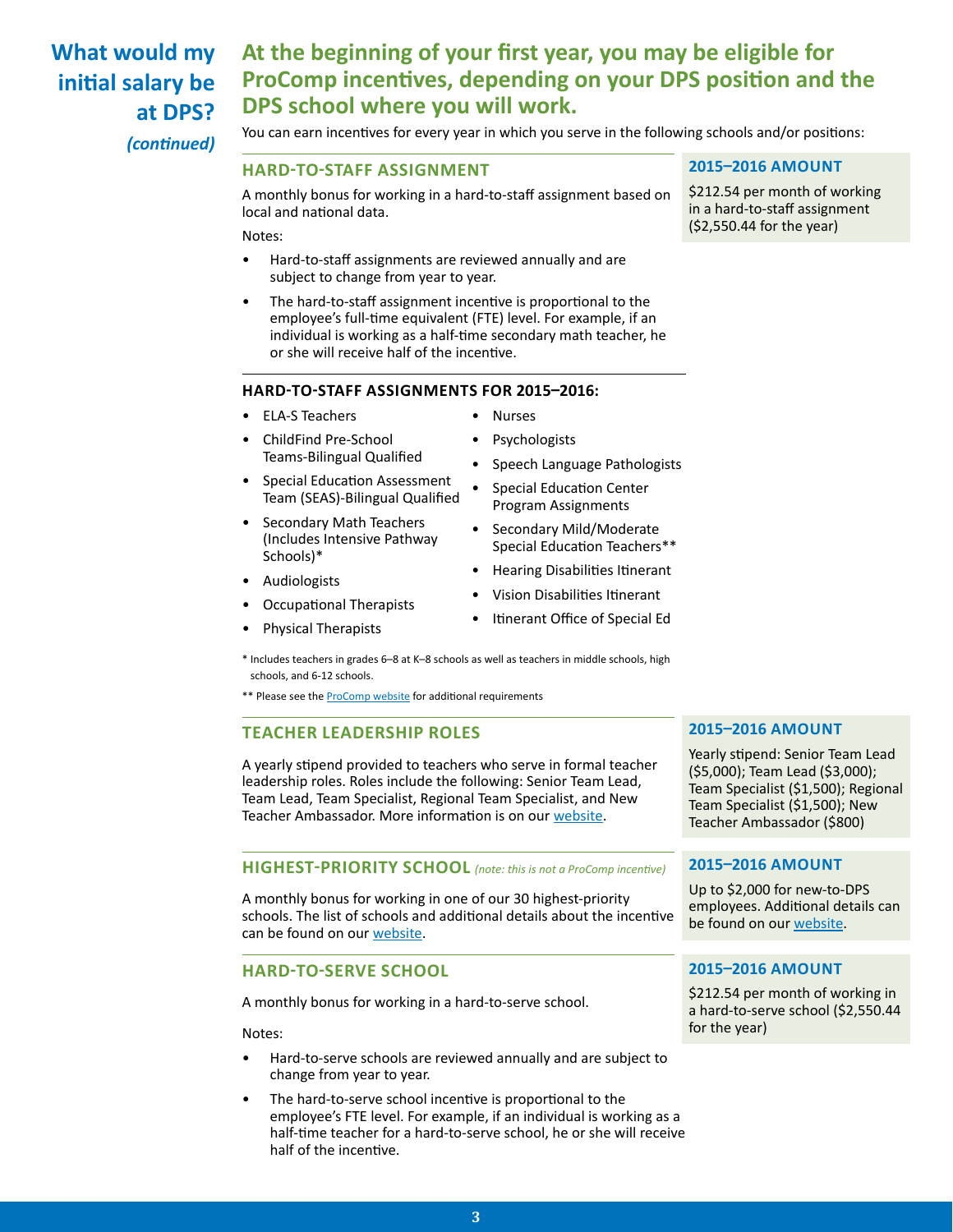# **initial salary be at DPS?**

### What would my HARD-TO-SERVE SCHOOLS FOR 2015-2016

### **Elementary Schools**

*(continued)*

• Ashley • Barnum • Barrett

• Amesse

- **Beach Court**
- Castro\*
- Cheltenham\*
- CMS Community School\*
- Colfax
- College View
- Cowell\*
- DCIS at Ford\*
- Doull
- **Eagleton**
- Ellis
- **Fairview**
- Force
- Garden Place
- Gilliam School

#### **K–8 Schools**

- Bryant Webster
- Cole Arts & Sciences Academy
- Howell

### **Middle Schools**

- Bruce Randolph\*
- Contemporary Learning Academy
- DC21 at Wyman
- DCIS at Montbello\*
- Gilliam School
- Grant Beacon
- Henry World School\*
- Kepner\*
- Kunsmiller Creative Arts Academy

#### **High Schools**

- Abraham Lincoln\*
- Abraham Lincoln Respect Academy
- Bruce Randolph\*
- CEC Middle College of Denver
- Collegiate Preparatory Academy\*
- Contemporary Learning Academy
- DC21 at Wyman
- DCIS at Montbello\*
- Emily Griffith High School
- **Excel Academy**
- Florence Crittenton
- Gilliam School
- High-Tech Early College\*
- John F. Kennedy

#### **DPS Federal Programs**

- Denver Children's Home
- Family Crisis Center
- Mount Saint Vincent
- Savio House
- Synergy Adolescent Treatment Services

\* School is also eligible for the Highest Priority Incentives. Additional information on these incentives is located on the [DPS website](http://hr.dpsk12.org/wp-content/uploads/2015/08/Overview-doc_teacher-incentive-HP_final.pdf).

**4**

- Godsman
- Goldrick\*
- **Greenlee** • Greenwood\*
- Gust
- 
- Hallett Fundamental Academy
- Harrington\*
- Johnson
- Knapp\*
- Kunsmiller Creative Arts Academy
- Math & Science Leadership Academy
- **Maxwell**
- McGlone\*
- Munroe\*
- Newlon
- Schmitt\*
- Smith
- Swansea\*
- Valverde
- 
- Place Bridge Academy\*
- **Whittier**
- Lake International School\*
- Martin Luther King, Jr. Early College\*
- Noel Community Arts\*
- P.R.E.P. Academy
- Summit Academy
- Trevista at Horace Mann\*
- Vista Academy
- West Generation Academy\*
- West Leadership Academy\*
- Kunsmiller Creative Arts Academy
- Manual\*
- Martin Luther King, Jr. Early College\*
- Noel Community Arts\*
- North\*
- North High School Engagement Center
- P.R.E.P. Academy
- P.U.S.H. Academy
- Summit Academy
- Vista Academy
- **West**
- West Career Academy

**Tennyson Center** • Third Way

Third Way at LOWRY

• West Generation Academy\* • West Leadership Academy\*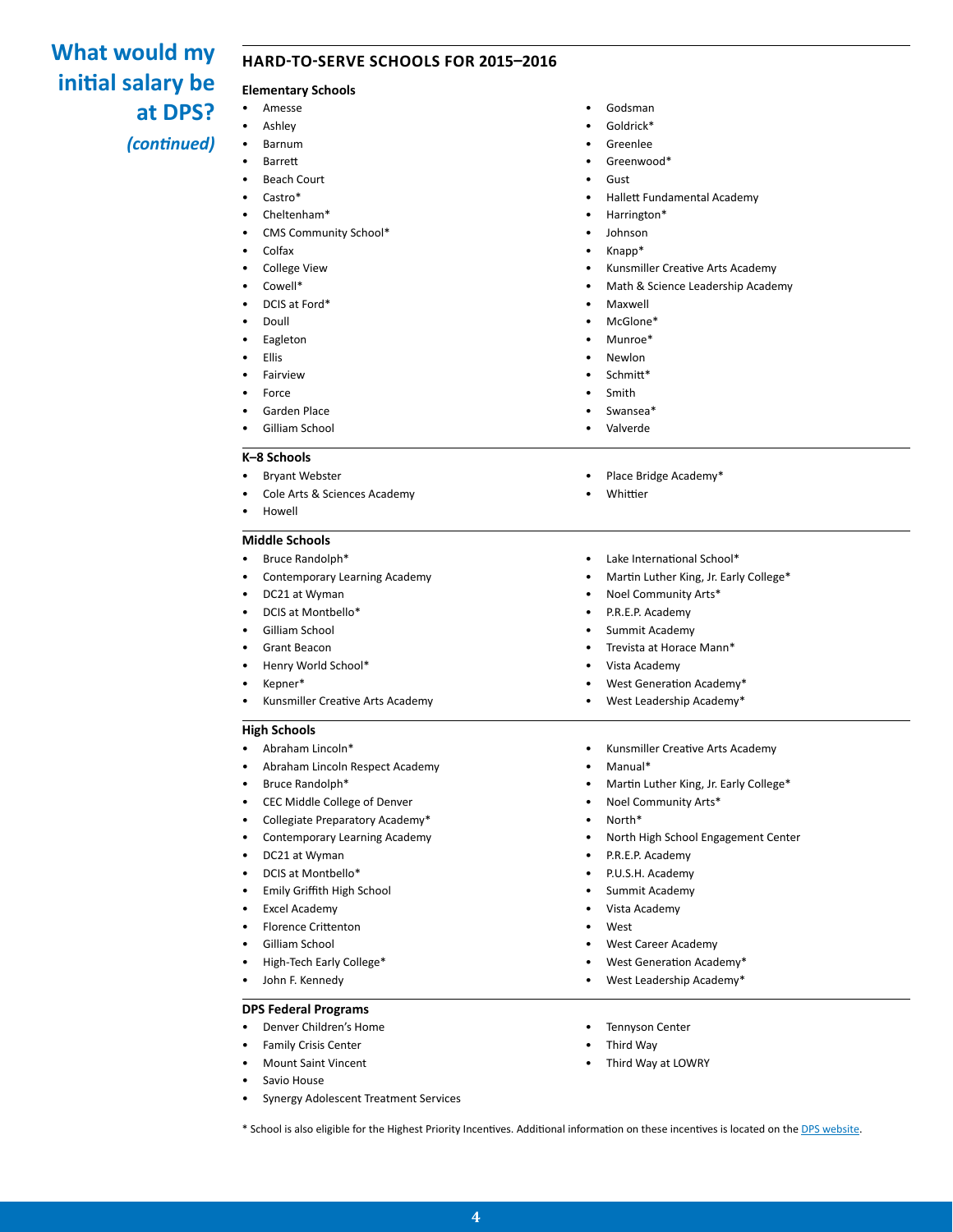## **financial incentives could I earn under ProComp?**

## **What additional Incentive compensation that you could earn each year:**

### **EXCEEDS EXPECTATIONS**

For teachers of grades 4–10: A one-time bonus if at least 50 percent of your students are in the 55th percentile or higher for statewide student growth in math and language arts on the Colorado state assessment. Additional eligibility requirements for this incentive can be found on the **[ProComp website](http://denverprocomp.dpsk12.org/ExceedsExpectations)**.

### **TOP-PERFORMING SCHOOLS**

A bonus for working in a Top-Performing school, based on overall points earned on the DPS School Performance Framework (SPF).

### **2015–2016 AMOUNT**

\$2,550.44 paid in one lump sum in the year following the assessment

### **2015–2016 AMOUNT**

\$2,550.44 paid in one lump sum in the year following the assessment

### **HIGH-GROWTH SCHOOLS**

A bonus for working in a High-Growth school, based on the DPS SPF.

### **2015–2016 AMOUNT**

\$2,550.44 paid in one lump sum in the year following the assessment

### **Other incentive compensation:**

### **TUITION AND STUDENT LOAN REIMBURSEMENT**

Reimbursement for satisfactory completion of approved coursework or outstanding student loan.

### **2015–2016 AMOUNT**

Up to \$1,000 per year; \$4,000 lifetime maximum